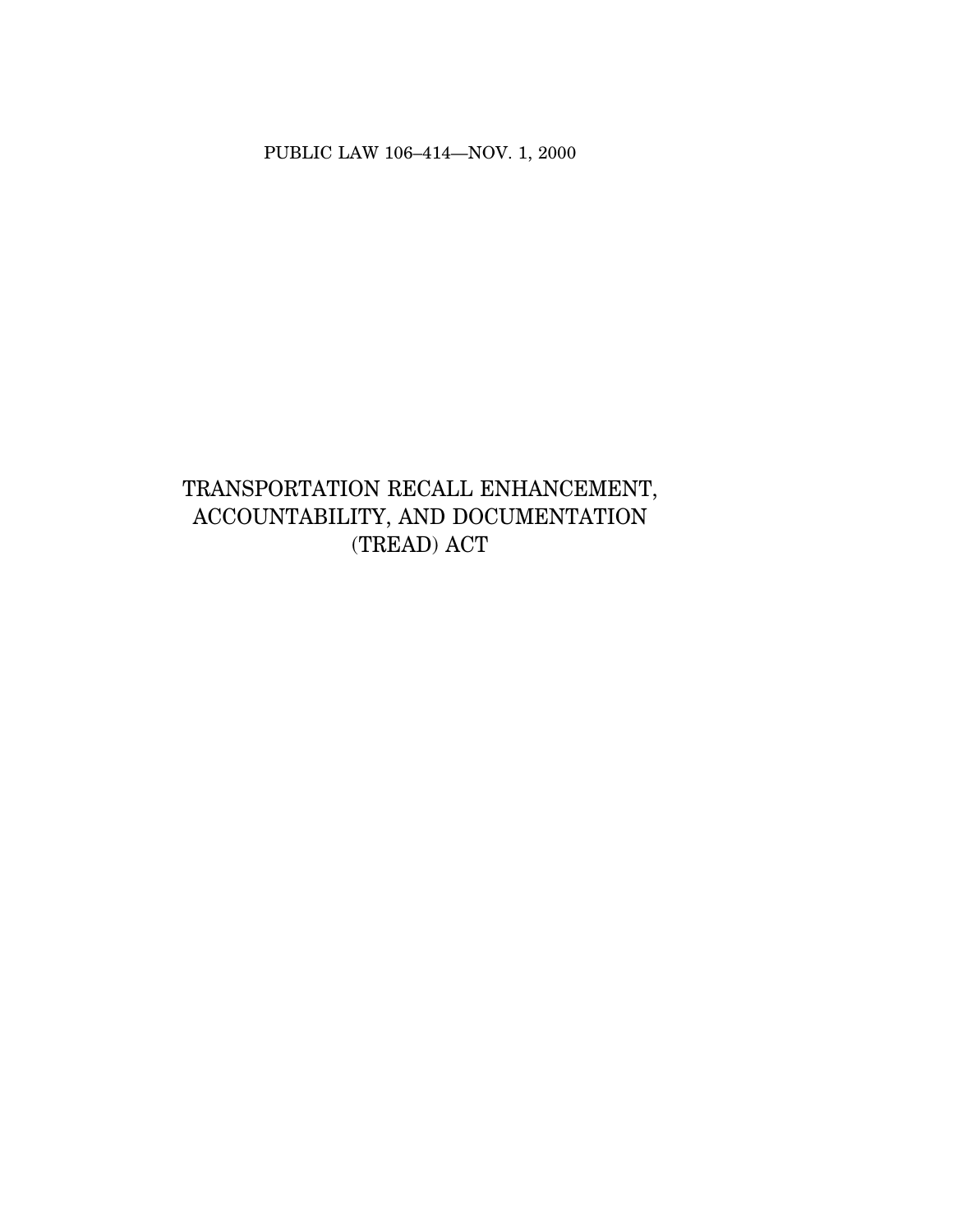# Public Law 106–414 106th Congress

# An Act

Nov. 1, 2000 [H.R. 5164]

To amend title 49, United States Code, to require reports concerning defects in motor vehicles or tires or other motor vehicle equipment in foreign countries, and for other purposes.

*Be it enacted by the Senate and House of Representatives of the United States of America in Congress assembled*,

#### **SECTION 1. SHORT TITLE.**

This Act may be cited as the "Transportation Recall Enhancement, Accountability, and Documentation (TREAD) Act''.

# **SEC. 2. PRESERVATION OF SECTION 30118.**

The amendments made to section 30118 of title 49, United States Code, by section 364 of the Department of Transportation and Related Agencies Appropriations Act, 2001 are repealed and such section shall be effective as if such amending section had not been enacted.

#### **SEC. 3. REPORTING REQUIREMENTS.**

(a) DEFECTS IN FOREIGN COUNTRIES.—Section 30166 of title 49, United States Code, is amended by adding at the end the following:

''(l) REPORTING OF DEFECTS IN MOTOR VEHICLES AND PRODUCTS IN FOREIGN COUNTRIES.—

"(1) REPORTING OF DEFECTS, MANUFACTURER DETERMINA-TION.—Not later than 5 working days after determining to conduct a safety recall or other safety campaign in a foreign country on a motor vehicle or motor vehicle equipment that is identical or substantially similar to a motor vehicle or motor vehicle equipment offered for sale in the United States, the manufacturer shall report the determination to the Secretary.

"(2) REPORTING OF DEFECTS, FOREIGN GOVERNMENT DETER-MINATION.—Not later than 5 working days after receiving notification that the government of a foreign country has determined that a safety recall or other safety campaign must be conducted in the foreign country on a motor vehicle or motor vehicle equipment that is identical or substantially similar to a motor vehicle or motor vehicle equipment offered for sale in the United States, the manufacturer of the motor vehicle or motor vehicle equipment shall report the determination to the Secretary.

''(3) REPORTING REQUIREMENTS.—The Secretary shall prescribe the contents of the notification required by this subsection.''.

49 USC 30118 note. and note. 49 USC 30101 Transportation Recall Enhancement, Accountability, and Documentation (TREAD) Act.

Deadlines.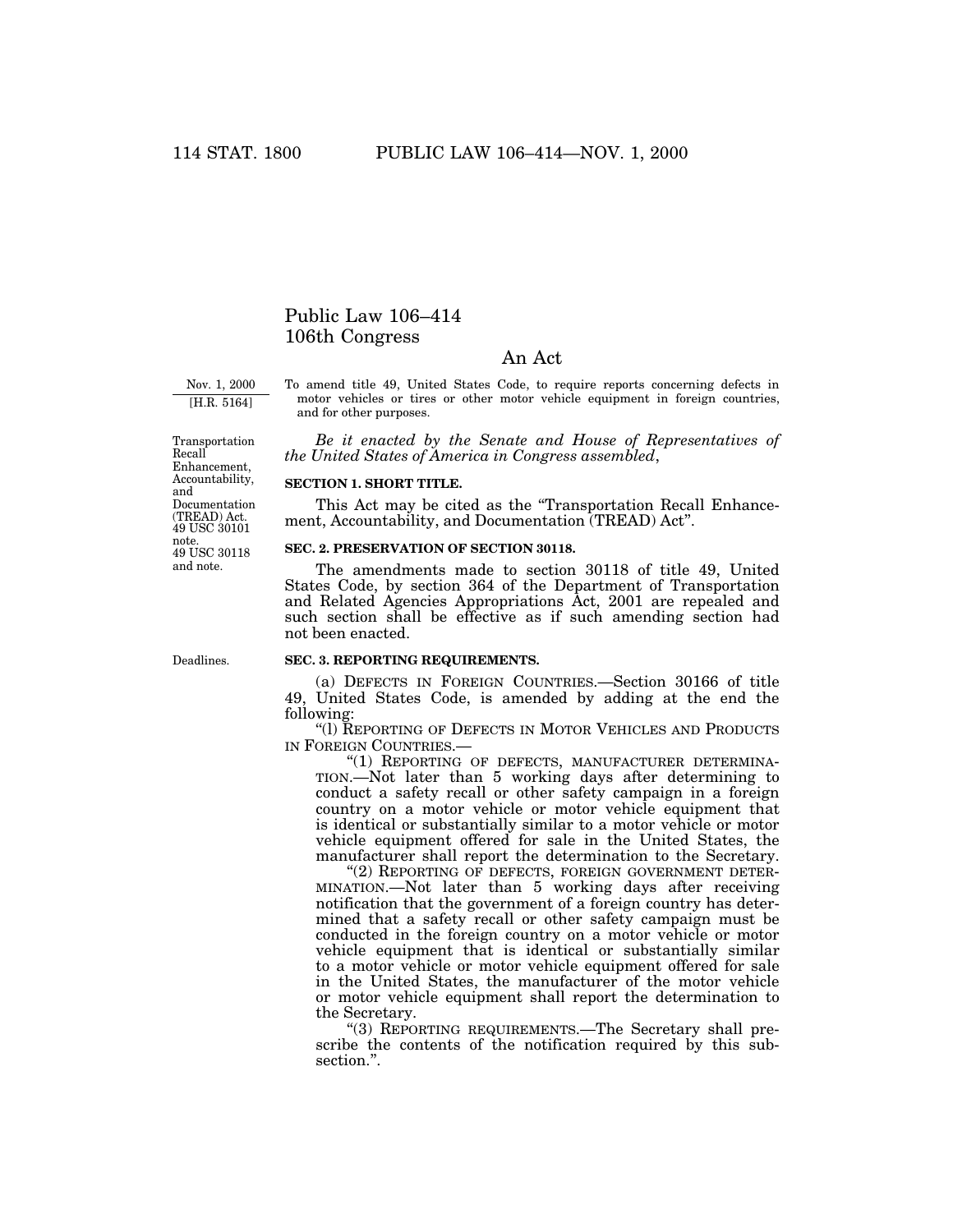(b) EARLY WARNING REPORTING REQUIREMENTS.—Section 30166 of title 49, United States Code, is amended by adding at the end the following:

''(m) EARLY WARNING REPORTING REQUIREMENTS.—

''(1) RULEMAKING REQUIRED.—Not later than 120 days after the date of the enactment of the Transportation Recall Enhancement, Accountability, and Documentation (TREAD) Act, the Secretary shall initiate a rulemaking proceeding to establish early warning reporting requirements for manufacturers of motor vehicles and motor vehicle equipment to enhance the Secretary's ability to carry out the provisions of this chapter.

"(2) DEADLINE.—The Secretary shall issue a final rule under paragraph (1) not later than June 30, 2002.

''(3) REPORTING ELEMENTS.—

"(A) WARRANTY AND CLAIMS DATA.—As part of the final rule promulgated under paragraph (1), the Secretary shall require manufacturers of motor vehicles and motor vehicle equipment to report, periodically or upon request by the Secretary, information which is received by the manufacturer derived from foreign and domestic sources to the extent that such information may assist in the identification of defects related to motor vehicle safety in motor vehicles and motor vehicle equipment in the United States and which concerns—

''(i) data on claims submitted to the manufacturer for serious injuries (including death) and aggregate statistical data on property damage from alleged defects in a motor vehicle or in motor vehicle equipment; or

''(ii) customer satisfaction campaigns, consumer advisories, recalls, or other activity involving the repair or replacement of motor vehicles or items of motor vehicle equipment.

''(B) OTHER DATA.—As part of the final rule promulgated under paragraph (1), the Secretary may, to the extent that such information may assist in the identification of defects related to motor vehicle safety in motor vehicles and motor vehicle equipment in the United States, require manufacturers of motor vehicles or motor vehicle equipment to report, periodically or upon request of the Secretary, such information as the Secretary may request.

Rules and regulations.

''(C) REPORTING OF POSSIBLE DEFECTS.—The manufacturer of a motor vehicle or motor vehicle equipment shall report to the Secretary, in such manner as the Secretary establishes by regulation, all incidents of which the manufacturer receives actual notice which involve fatalities or serious injuries which are alleged or proven to have been caused by a possible defect in such manufacturer's motor vehicle or motor vehicle equipment in the United States, or in a foreign country when the possible defect is in a motor vehicle or motor vehicle equipment that is identical or substantially similar to a motor vehicle or motor vehicle equipment offered for sale in the United States.

" $(4)$  Handling and utilization of reporting elements.— "(A) SECRETARY'S SPECIFICATIONS.—In requiring the reporting of any information requested by the Secretary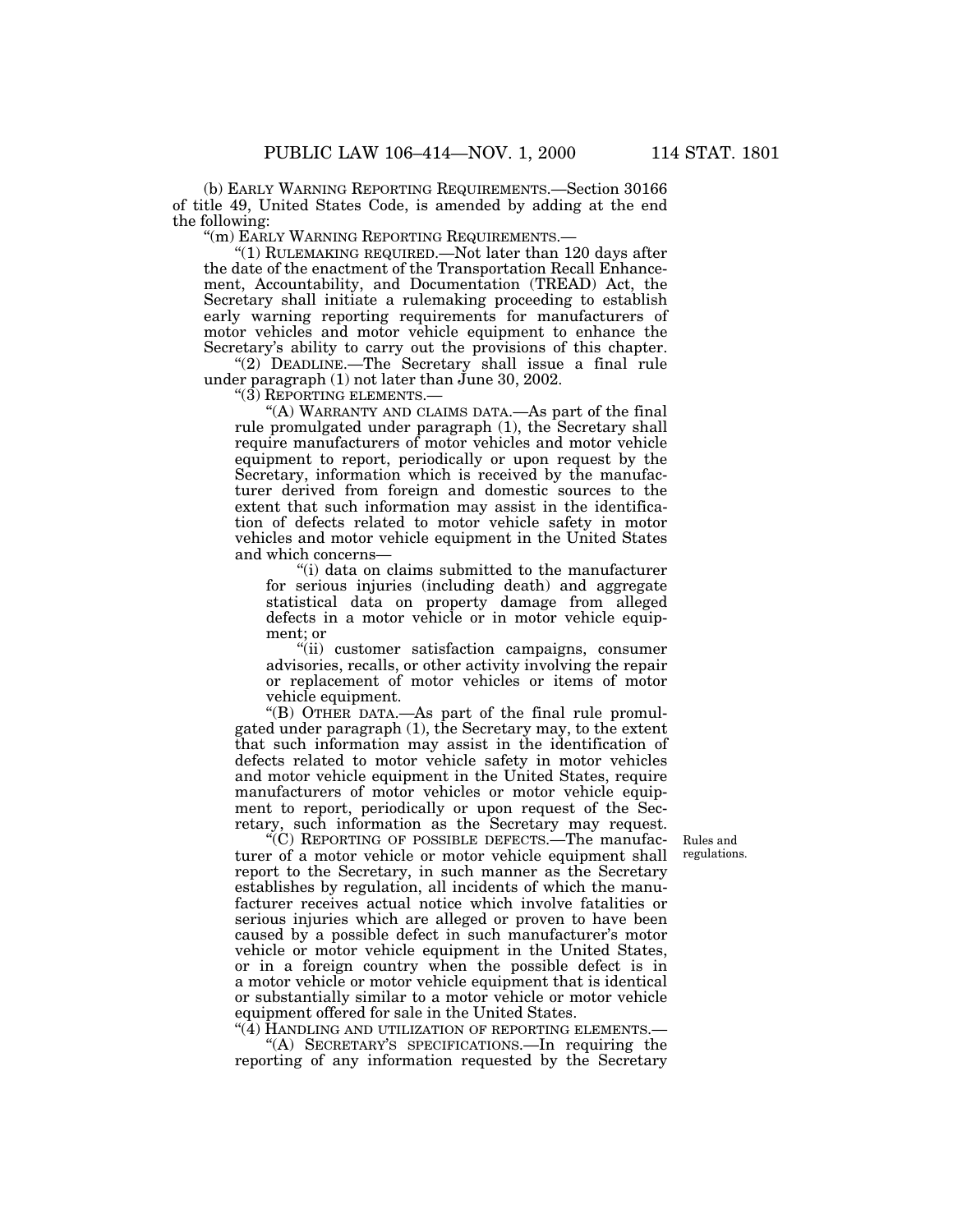under this subsection, the Secretary shall specify in the final rule promulgated under paragraph (1)—

"(i) how such information will be reviewed and utilized to assist in the identification of defects related to motor vehicle safety;

''(ii) the systems and processes the Secretary will employ or establish to review and utilize such information; and

''(iii) the manner and form of reporting such information, including in electronic form.

''(B) INFORMATION IN POSSESSION OF MANUFACTURER.— The regulations promulgated by the Secretary under paragraph (1) may not require a manufacturer of a motor vehicle or motor vehicle equipment to maintain or submit records respecting information not in the possession of the manufacturer.

''(C) DISCLOSURE.—None of the information collected pursuant to the final rule promulgated under paragraph (1) shall be disclosed pursuant to section 30167(b) unless the Secretary determines the disclosure of such information will assist in carrying out sections  $30117(b)$  and  $30118$ through 30121.

''(D) BURDENSOME REQUIREMENTS.—In promulgating the final rule under paragraph (1), the Secretary shall not impose requirements unduly burdensome to a manufacturer of a motor vehicle or motor vehicle equipment, taking into account the manufacturer's cost of complying with such requirements and the Secretary's ability to use the information sought in a meaningful manner to assist in the identification of defects related to motor vehicle safety.

''(5) PERIODIC REVIEW.—As part of the final rule promulgated pursuant to paragraph (1), the Secretary shall specify procedures for the periodic review and update of such rule.' (c) SALE OR LEASE OF DEFECTIVE OR NONCOMPLIANT TIRE.— Section 30166 of title 49, United States Code, as amended by subsection (b), is amended by adding at the end the following:

"(n) SALE OR LEASE OF DEFECTIVE OR NONCOMPLIANT TIRE.-" $(1)$  In GENERAL.—The Secretary shall, within 90 days of the date of the enactment of the Transportation Recall Enhancement, Accountability, and Documentation (TREAD) Act, issue a final rule requiring any person who knowingly and willfully sells or leases for use on a motor vehicle a defective tire or a tire which is not compliant with an applicable tire safety standard with actual knowledge that the manufacturer of such tire has notified its dealers of such defect or noncompliance as required under section 30118(c) or as required by an order under section 30118(b) to report such sale or lease to the Secretary.

"(2) DEFECT OR NONCOMPLIANCE REMEDIED OR ORDER NOT IN EFFECT.—Regulations under paragraph (1) shall not require the reporting described in paragraph  $(1)$  where before delivery under a sale or lease of a tire—

''(A) the defect or noncompliance of the tire is remedied as required by section 30120; or

''(B) notification of the defect or noncompliance is required under section 30118(b) but enforcement of the

Procedures.

Rules and regulations.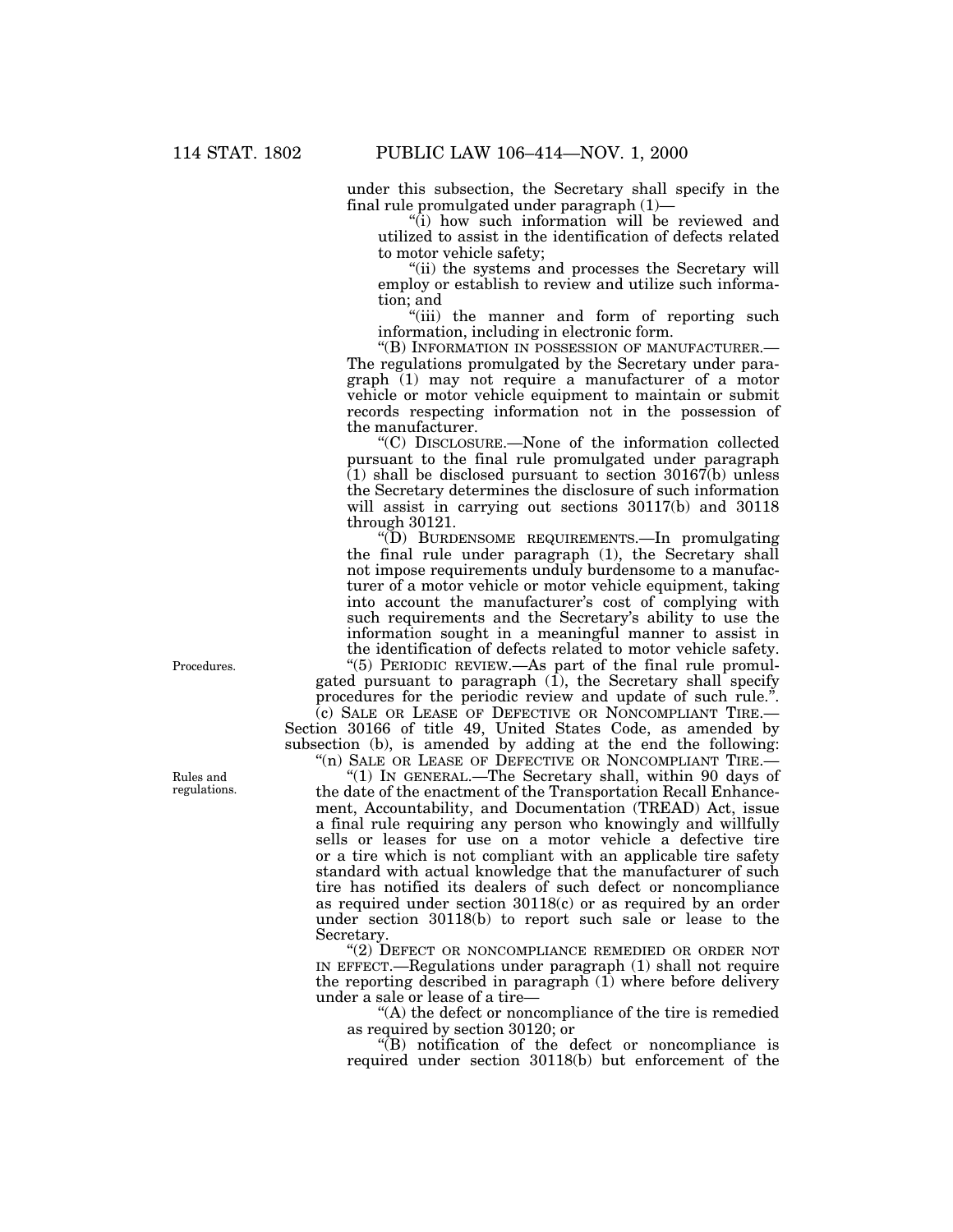order is restrained or the order is set aside in a civil action to which section  $30121(d)$  applies.<sup>1</sup>

(d) INSURANCE STUDY.—The Secretary of Transportation shall conduct a study to determine the feasibility and utility of obtaining aggregate information on a regular and periodic basis regarding claims made for private passenger automobile accidents from persons in the business of providing private passenger automobile insurance or of adjusting insurance claims for such automobiles. Not later than 120 days after the date of the enactment of this Act, the Secretary shall transmit the results of such study to the Committee on Commerce of the House of Representatives and the Committee on Commerce, Science, and Transportation of the Senate.

#### **SEC. 4. REMEDIES WITHOUT CHARGE.**

Section  $30120(g)(1)$  of title 49, United States Code, is amended  $by-$ 

(1) striking ''8 calendar years'' and inserting ''10 calendar years''; and

(2) striking ''3 calendar years'' and inserting ''5 calendar years''.

# **SEC. 5. PENALTIES.**

(a) CIVIL PENALTIES.—Section 30165(a) of title 49, United States Code, is amended to read as follows:

''(a) CIVIL PENALTIES.—

"(1) In GENERAL.—A person that violates any of section 30112, 30115, 30117 through 30122, 30123(d), 30125(c), 30127, or 30141 through 30147, or a regulation prescribed thereunder, is liable to the United States Government for a civil penalty of not more than \$5,000 for each violation. A separate violation occurs for each motor vehicle or item of motor vehicle equipment and for each failure or refusal to allow or perform an act required by any of those sections. The maximum penalty under this subsection for a related series of violations is \$15,000,000.

"(2) SECTION 30166.—A person who violates section  $30166$ or a regulation prescribed under that section is liable to the United States Government for a civil penalty for failing or refusing to allow or perform an act required under that section or regulation. The maximum penalty under this paragraph is \$5,000 per violation per day. The maximum penalty under this paragraph for a related series of daily violations is  $$15,000,000."$ 

(b) CRIMINAL PENALTIES.—

(1) IN GENERAL.—Subchapter IV of chapter 301 of title 49, United States Code, is amended by adding at the end the following:

# **''§ 30170. Criminal Penalties**

"(a) CRIMINAL LIABILITY FOR FALSIFYING OR WITHHOLDING INFORMATION.—

''(1) GENERAL RULE.—A person who violates section 1001 of title 18 with respect to the reporting requirements of section 30166, with the specific intention of misleading the Secretary with respect to motor vehicle or motor vehicle equipment safety related defects that have caused death or serious bodily injury to an individual (as defined in section  $1365(g)(3)$  of title 18),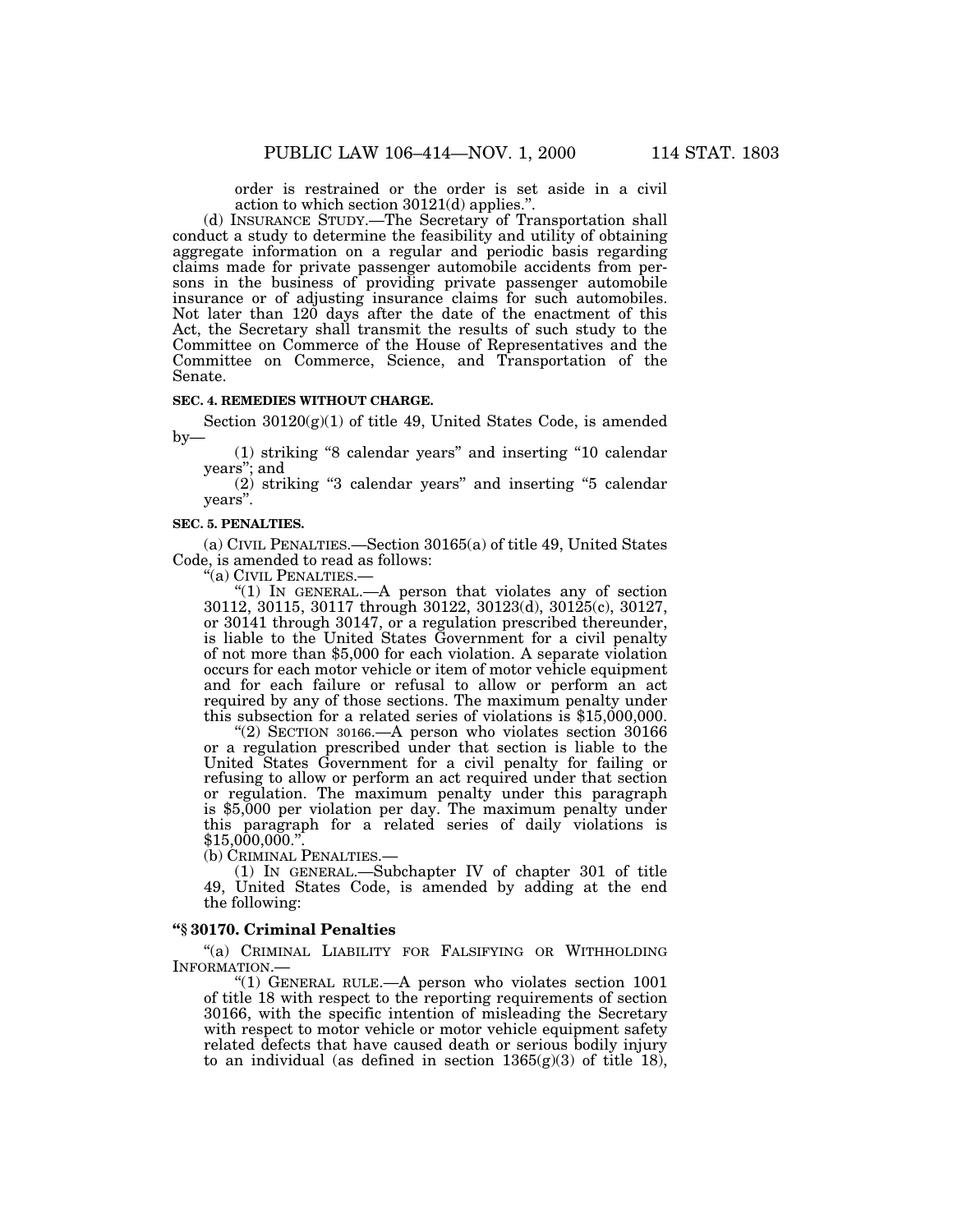shall be subject to criminal penalties of a fine under title 18, or imprisoned for not more than 15 years, or both.

''(2) SAFE HARBOR TO ENCOURAGE REPORTING AND FOR WHISTLE BLOWERS.—

''(A) CORRECTION.—A person described in paragraph (1) shall not be subject to criminal penalties under this subsection if: (1) at the time of the violation, such person does not know that the violation would result in an accident causing death or serious bodily injury; and (2) the person corrects any improper reports or failure to report within a reasonable time.

''(B) REASONABLE TIME AND SUFFICIENCY OF CORREC-TION.—The Secretary shall establish by regulation what constitutes a reasonable time for the purposes of subparagraph (A) and what manner of correction is sufficient for purposes of subparagraph (A). The Secretary shall issue a final rule under this subparagraph within 90 days of the date of the enactment of this section.

''(C) EFFECTIVE DATE.—Subsection (a) shall not take effect before the final rule under subparagraph (B) takes effect.

''(b) COORDINATION WITH DEPARTMENT OF JUSTICE.—The Attorney General may bring an action, or initiate grand jury proceedings, for a violation of subsection (a) only at the request of the Secretary of Transportation.''.

(2) CLERICAL AMENDMENT.—The subchapter analysis for subchapter IV of chapter 301 of title 49, United States Code, is amended by adding at the end the following:

''30170. Criminal penalties.''.

#### **SEC. 6. ACCELERATION OF MANUFACTURER REMEDY PROGRAM.**

(a) REMEDY PROGRAM.—Section 30120(c) of title 49, United States Code, is amended by inserting at the end thereof the following:

"(3) If the Secretary determines that a manufacturer's remedy program is not likely to be capable of completion within a reasonable time, the Secretary may require the manufacturer to accelerate the remedy program if the Secretary finds—

" $(A)$  that there is a risk of serious injury or death if the remedy program is not accelerated; and

 $\mathcal{F}(B)$  that acceleration of the remedy program can be reasonably achieved by expanding the sources of replacement parts,

expanding the number of authorized repair facilities, or both. The Secretary may prescribe regulations to carry out this paragraph.''.

(b) REIMBURSEMENT PRIOR TO RECALL.—Section 30120(d) of title 49, United States Code, is amended by inserting at the end thereof the following: ''A manufacturer's remedy program shall include a plan for reimbursing an owner or purchaser who incurred the cost of the remedy within a reasonable time in advance of the manufacturer's notification under subsection (b) or (c) of section 30118. The Secretary may prescribe regulations establishing what constitutes a reasonable time for purposes of the preceding sentence and other reasonable conditions for the reimbursement plan.''.

Rules and regulations.

Deadline.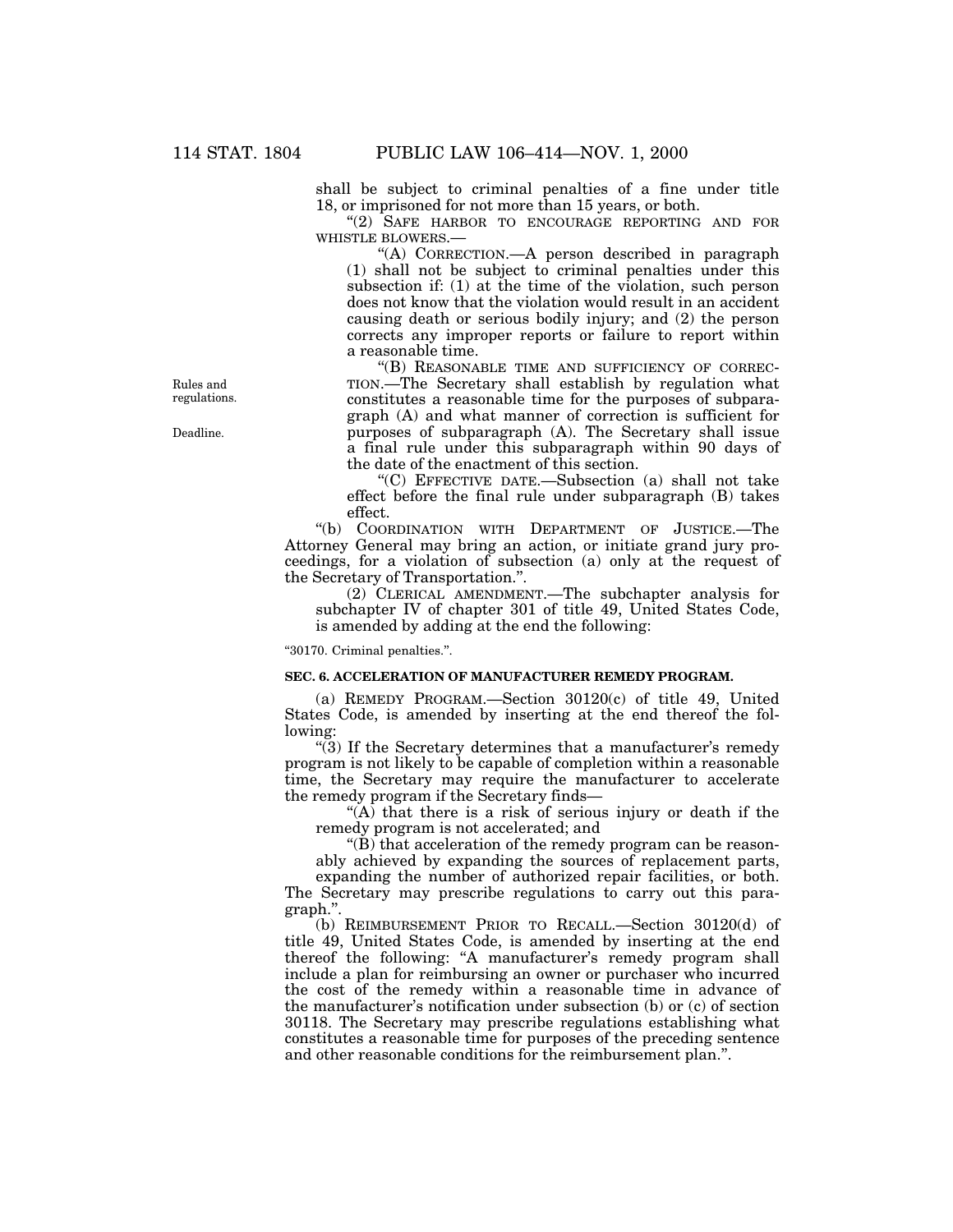# **SEC. 7. SALES OF REPLACED TIRES.**

Section 30120(d) of title 49, United States Code, is amended by adding at the end the following: ''In the case of a remedy program involving the replacement of tires, the manufacturer shall include a plan addressing how to prevent, to the extent reasonably within the control of the manufacturer, replaced tires from being resold for installation on a motor vehicle, and how to limit, to the extent reasonably within the control of the manufacturer, the disposal of replaced tires in landfills, particularly through shredding, crumbling, recycling, recovery, and other alternative beneficial non-vehicular uses. The manufacturer shall include information about the implementation of such plan with each quarterly report to the Secretary regarding the progress of any notification or remedy campaigns.''.

#### **SEC. 8. SALES OF REPLACED EQUIPMENT.**

Section 30120 of title 49, United States Code, is amended by adding at the end the following:

''( j) PROHIBITION ON SALES OF REPLACED EQUIPMENT.—No person may sell or lease any motor vehicle equipment (including a tire), for installation on a motor vehicle, that is the subject of a decision under section 30118(b) or a notice required under section 30118(c) in a condition that it may be reasonably used for its original purpose unless—

 $*(1)$  the defect or noncompliance is remedied as required by this section before delivery under the sale or lease; or

 $"(2)$  notification of the defect or noncompliance is required under section 30118(b) but enforcement of the order is set aside in a civil action to which section 30121(d) applies.''.

#### **SEC. 9. CERTIFICATION LABEL.**

Section 30115 of title 49, United States Code, is amended by inserting "(a) IN GENERAL.—" before "A manufacturer" and by adding at the end the following:

''(b) CERTIFICATION LABEL.—In the case of the certification label affixed by an intermediate or final stage manufacturer of a motor vehicle built in more than 1 stage, each intermediate or final stage manufacturer shall certify with respect to each applicable Federal motor vehicle safety standard—

 $(1)$  that it has complied with the specifications set forth in the compliance documentation provided by the incomplete motor vehicle manufacturer in accordance with regulations prescribed by the Secretary; or

" $(2)$  that it has elected to assume responsibility for compliance with that standard.

If the intermediate or final stage manufacturer elects to assume responsibility for compliance with the standard covered by the documentation provided by an incomplete motor vehicle manufacturer, the intermediate or final stage manufacturer shall notify the incomplete motor vehicle manufacturer in writing within a reasonable time of affixing the certification label. A violation of this subsection shall not be subject to a civil penalty under section 30165.''.

#### **SEC. 10. ENDURANCE AND RESISTANCE STANDARDS FOR TIRES.**

The Secretary of Transportation shall conduct a rulemaking Rules and to revise and update the tire standards published at 49 CFR 571.109

regulations.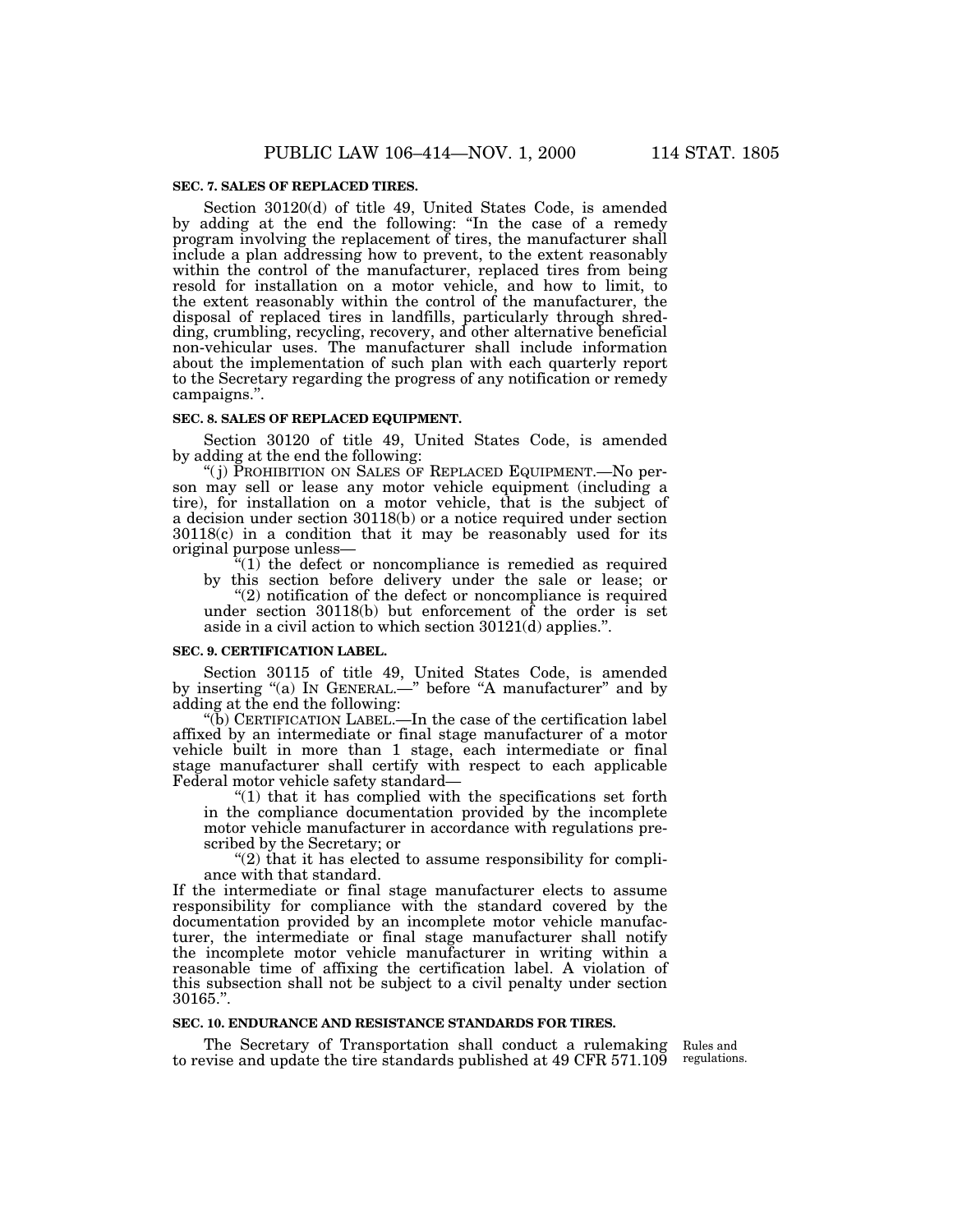Deadline.

Rules and regulations. Deadlines. 49 USC 30123 note.

and 49 CFR 571.119. The Secretary shall complete the rulemaking under this section not later than June 1, 2002.

# **SEC. 11. IMPROVED TIRE INFORMATION.**

(a) TIRE LABELING.—Within 30 days after the date of the enactment of this Act, the Secretary of Transportation shall initiate a rulemaking proceeding to improve the labeling of tires required by section 30123 of title 49, United States Code to assist consumers in identifying tires that may be the subject of a decision under section 30118(b) or a notice required under section 30118(c). The Secretary shall complete the rulemaking not later than June 1, 2002.

(b) INFLATION LEVELS AND LOAD LIMITS.—In the rulemaking initiated under subsection (a), the Secretary may take whatever additional action is appropriate to ensure that the public is aware of the importance of observing motor vehicle tire load limits and maintaining proper tire inflation levels for the safe operation of a motor vehicle. Such additional action may include a requirement that the manufacturer of motor vehicles provide the purchasers of the motor vehicles information on appropriate tire inflation levels and load limits if the Secretary determines that requiring such manufacturers to provide such information is the most appropriate way such information can be provided.

# **SEC. 12. ROLLOVER TESTS.**

Section 30117 of title 49, United States Code, is amended by adding at the end the following:

''(c) ROLLOVER TESTS.—

"(1) DEVELOPMENT.—Not later than 2 years from the date of the enactment of this subsection, the Secretary shall—

"(A) develop a dynamic test on rollovers by motor vehicles for the purposes of a consumer information program; and

"(B) carry out a program of conducting such tests. "(2) TEST RESULTS.—As the Secretary develops a test under paragraph  $(1)(A)$ , the Secretary shall conduct a rulemaking to determine how best to disseminate test results to the public.

''(3) MOTOR VEHICLES COVERED.—This subsection applies to motor vehicles, including passenger cars, multipurpose passenger vehicles, and trucks, with a gross vehicle weight rating of 10,000 pounds or less. A motor vehicle designed to provide temporary residential accommodations is not covered.''.

#### **SEC. 13. TIRE PRESSURE WARNING.**

Not later than 1 year after the date of the enactment of this Act, the Secretary of Transportation shall complete a rulemaking for a regulation to require a warning system in new motor vehicles to indicate to the operator when a tire is significantly under inflated. Such requirement shall become effective not later than 2 years after the date of the completion of such rulemaking.

# **SEC. 14. IMPROVING THE SAFETY OF CHILD RESTRAINTS.**

(a) IN GENERAL.—Not later than 12 months after the date of the enactment of this Act, the Secretary of Transportation shall initiate a rulemaking for the purpose of improving the safety of child restraints, including minimizing head injuries from side impact collisions.

Rules and regulations.

Deadline.

Applicability.

Deadlines. Rules and regulations. 49 USC 30123 note.

Effective date.

Rules and regulations. Deadlines. 49 USC 30127 note.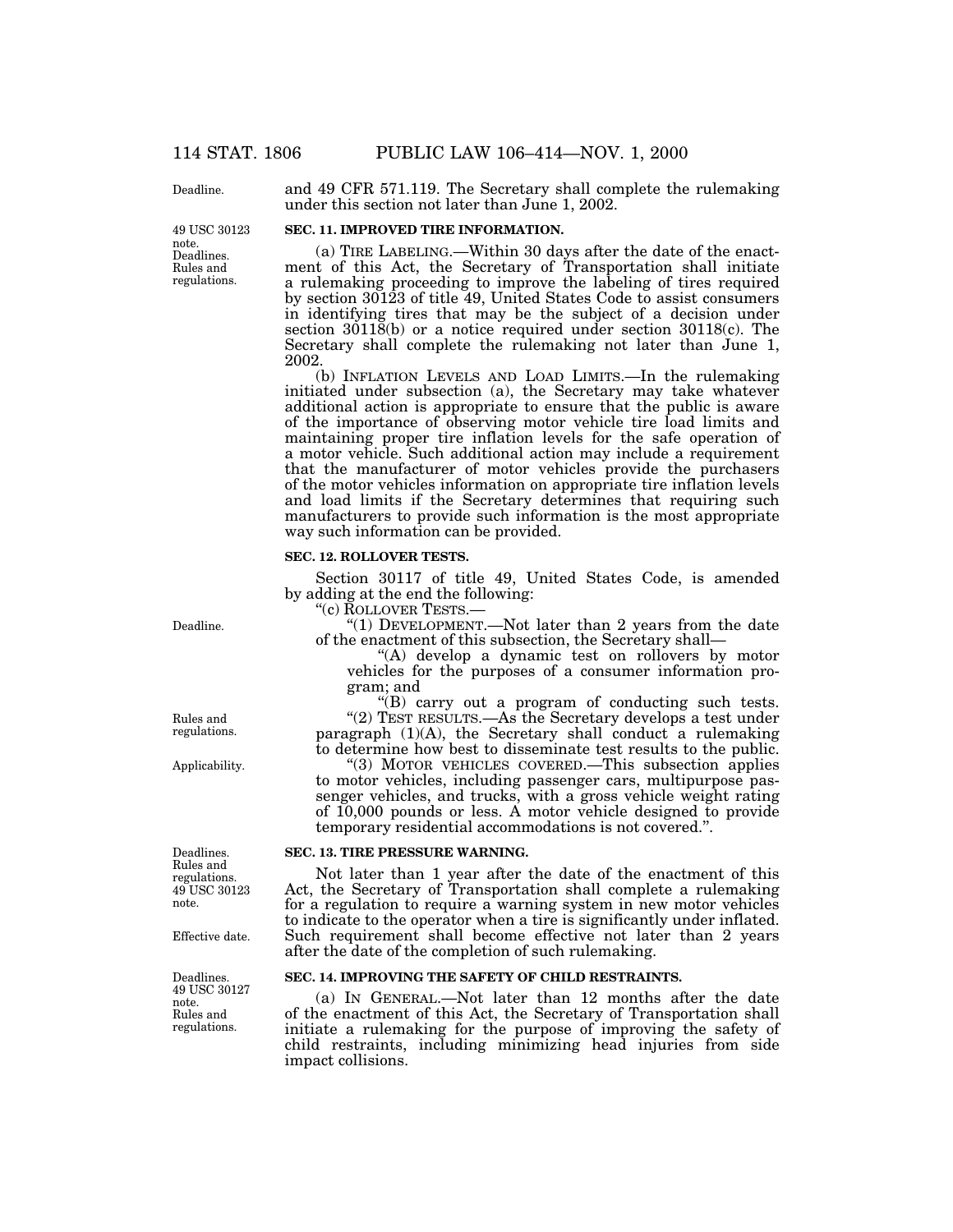(b) ELEMENTS FOR CONSIDERATION.—In the rulemaking required by subsection (a), the Secretary shall consider—

(1) whether to require more comprehensive tests for child restraints than the current Federal motor vehicle safety standards requires, including the use of dynamic tests that—

(A) replicate an array of crash conditions, such as side-impact crashes and rear-impact crashes; and

(B) reflect the designs of passenger motor vehicles as of the date of the enactment of this Act;

(2) whether to require the use of anthropomorphic test devices that—

(A) represent a greater range of sizes of children including the need to require the use of an anthropomorphic test device that is representative of a ten-year-old child; and

(B) are Hybrid III anthropomorphic test devices;

(3) whether to require improved protection from head injuries in side-impact and rear-impact crashes;

(4) how to provide consumer information on the physical compatibility of child restraints and vehicle seats on a modelby-model basis;

(5) whether to prescribe clearer and simpler labels and instructions required to be placed on child restraints;

(6) whether to amend Federal Motor Vehicle Safety Standard No. 213 (49 CFR 571.213) to cover restraints for children weighing up to 80 pounds;

(7) whether to establish booster seat performance and structural integrity requirements to be dynamically tested in 3 point lap and shoulder belts;

(8) whether to apply scaled injury criteria performance levels, including neck injury, developed for Federal Motor Vehicle Safety Standard No. 208 to child restraints and booster seats covered by in Federal Motor Vehicle Safety Standard No. 213; and

(9) whether to include child restraint in each vehicle crash tested under the New Car Assessment Program.

(c) REPORT TO CONGRESS.—If the Secretary does not incorporate any element described in subsection (b) in the final rule, the Secretary shall explain, in a report to the Senate Committee on Commerce, Science, and Transportation and the House of Representatives Committee on Commerce submitted within 30 days after issuing the final rule, specifically why the Secretary did not incorporate any such element in the final rule.

(d) COMPLETION.—Notwithstanding any other provision of law, the Secretary shall complete the rulemaking required by subsection (a) not later than 24 months after the date of the enactment of this Act.

(e) CHILD RESTRAINT DEFINED.—In this section, the term ''child restraint'' has the meaning given the term ''Child restraint system'' in section 571.213 of title 49, Code of Federal Regulations (as in effect on the date of the enactment of this Act).

(f ) FUNDING.—For each fiscal year, of the funds made available to the Secretary for activities relating to safety, not less than \$750,000 shall be made available to carry out crash testing of child restraints.

(g) CHILD RESTRAINT SAFETY RATINGS PROGRAM.—No later than Notice. 12 months after the date of the enactment of this Act, the Secretary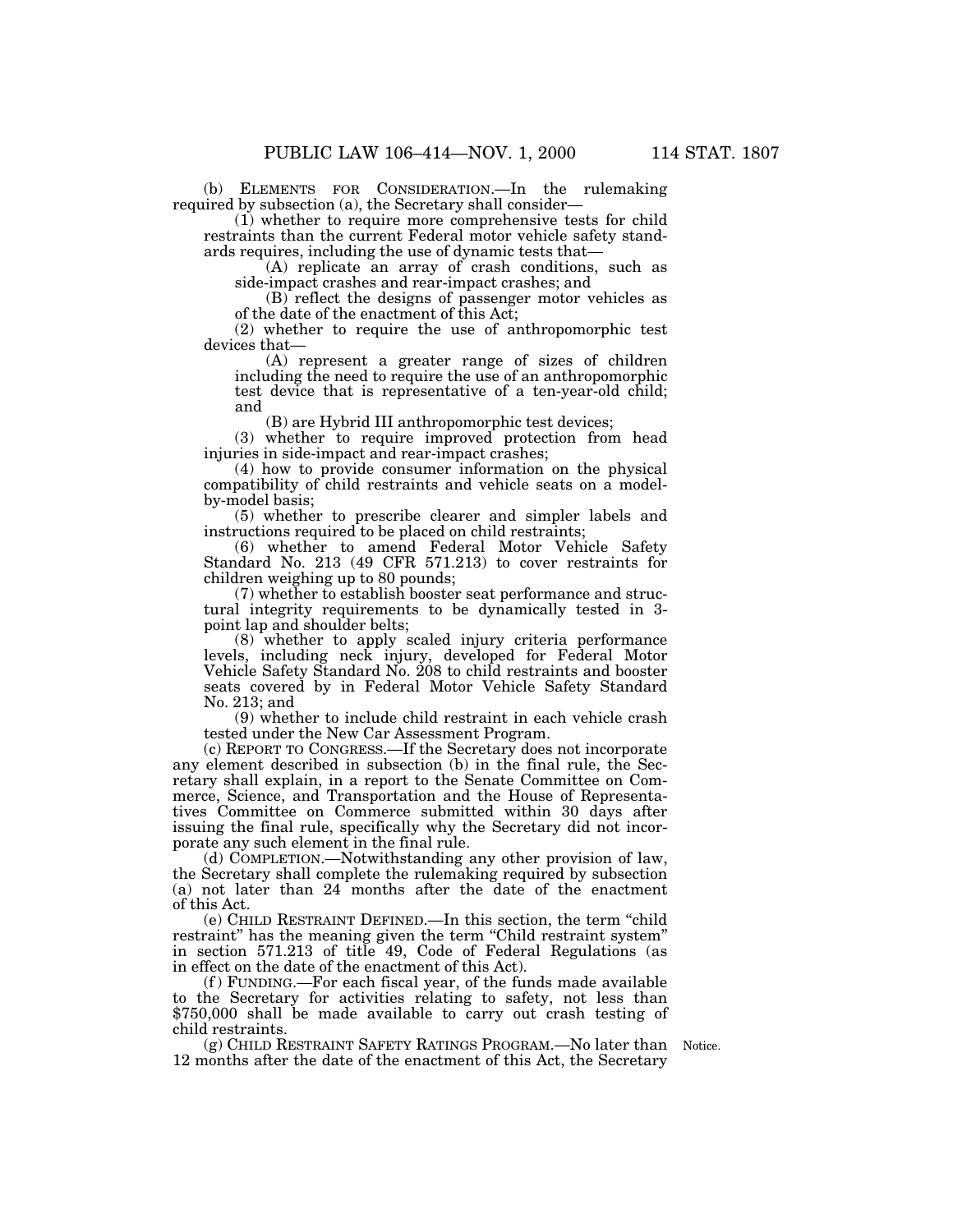of Transportation shall issue a notice of proposed rulemaking to establish a child restraint safety rating consumer information program to provide practicable, readily understandable, and timely information to consumers for use in making informed decisions in the purchase of child restraints. No later than 24 months after the date of the enactment of this Act the Secretary shall issue a final rule establishing a child restraint safety rating program and providing other consumer information which the Secretary determines would be useful consumers who purchase child restraint systems.

(h) BOOSTER SEAT STUDY.—In addition to consideration of booster seat performance and structural integrity contained in subsection (b)(7), not later than 12 months after the date of the enactment of this Act, the Secretary of Transportation shall initiate and complete a study, taking into account the views of the public, on the use and effectiveness of automobile booster seats for children, compiling information on the advantages and disadvantages of using booster seats and determining the benefits, if any, to children from use of booster with lap and shoulder belts compared to children using lap and shoulder belts alone, and submit a report on the results of that study to the Congress.

(i) BOOSTER SEAT EDUCATION PROGRAM.—The Secretary of Transportation within 1 year after the date of the enactment of this Act shall develop 5 year strategic plan to reduce deaths and injuries caused by failure to use the appropriate booster seat in the 4 to 8 year old age group by 25 percent.

# **SEC. 15. IMPROVING CRITERIA USED IN A RECALL.**

(a) REVIEW OF STANDARDS AND CRITERIA USED IN OPENING A DEFECT OR NONCOMPLIANCE INVESTIGATION.—The Secretary shall, not later than 30 days after the date of the enactment of this Act, undertake a comprehensive review of all standards, criteria, procedures, and methods, including data management and analysis used by the National Highway Traffic Safety Administration in determining whether to open a defect or noncompliance investigation pursuant to subchapter II or IV of chapter 301 of title 49, United States Code, and shall undertake such steps as may be necessary to update and improve such standards, criteria, procedures, or methods, including data management and analysis.

(b) REPORT TO CONGRESS.—Not later than 1 year after the date of the enactment of this Act, the Secretary shall transmit to the Committee on Commerce of the House of Representatives and the Committee on Commerce, Science, and Transportation of the Senate a report describing the Secretary's findings and actions under subsection (a).

# **SEC. 16. FOLLOW-UP REPORT.**

One year after the date of the enactment of this Act, the Secretary of Transportation shall report to the Congress on the implementation of the amendments made by this Act and any recommendations for additional amendments for consumer safety.

# **SEC. 17. AUTHORIZATION OF APPROPRIATIONS.**

In addition to any sums authorized to be appropriated by section 30104 or 32102 of title 49, United States Code, there is authorized to be appropriated to the Secretary of Transportation for the National Highway Traffic Safety Administration for fiscal year 2001 \$9,100,000 to carry out this Act and the amendments

Deadlines. 49 USC 30111 note.

Deadline. 49 USC 30115 note.

Rules and regulations.